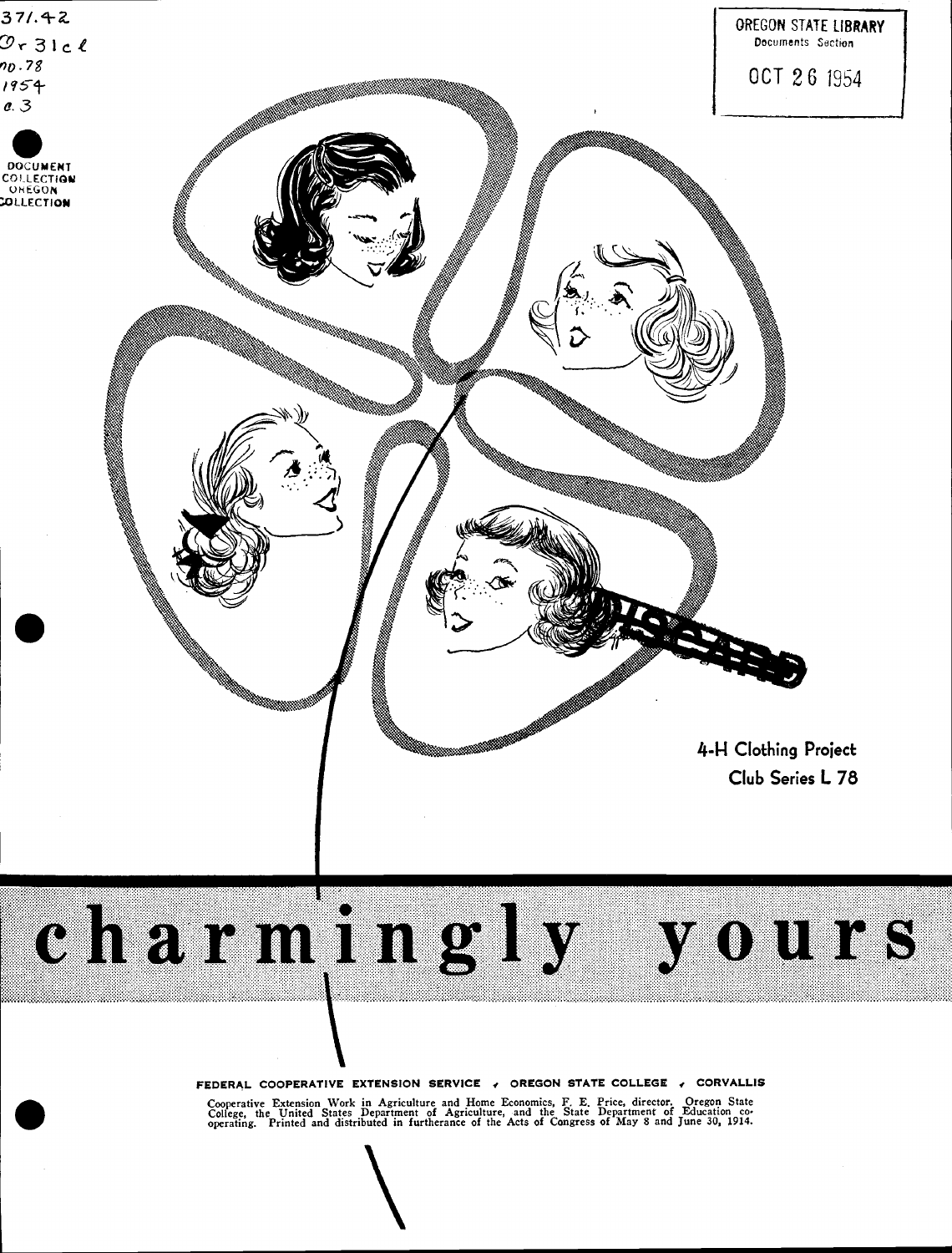### TABLE OF CONTENTS

| Page           |
|----------------|
| 3              |
| 3              |
| 3              |
| $\overline{4}$ |
| 4              |
| 4              |
| 4              |
| 7              |
| 7              |
| 8              |
| 9              |
|                |
|                |
|                |
|                |
|                |
|                |
|                |
|                |
|                |
|                |
|                |
|                |
|                |
|                |
|                |
|                |
|                |
|                |
|                |
|                |
|                |

Acknowledgment: Sections of this bulletin dealing with the garment protector and dirndl skirt have been adapted from "Sewing is Easy and Fun" by Marjorie Lusk, Extension Specialist in Clothing at The State College of Washington.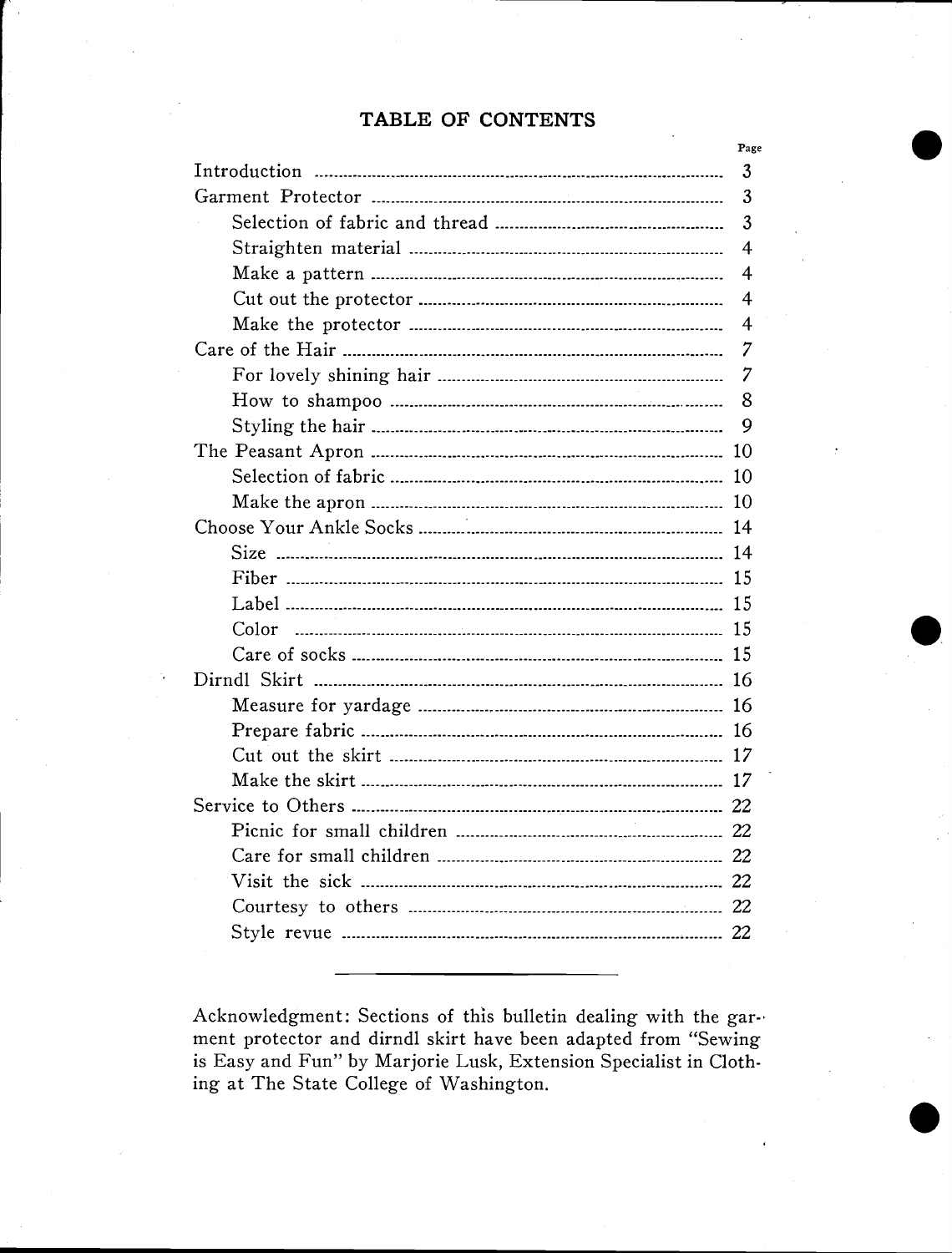# . CHARMINGLY YOURS

MURLE SCALES, Clothing Specialist OREGON STATE COLLEGE EXTENSION SERVICE CORVALLIS, OREGON

'XTHEN YOU have completed "Just So Girl" and "Sew! It's Fun," you are ready for the "Charmingly Yours" project. You will want to continue to do all of the things that you learned in the first two years, for that will make this project easier. In "Charmingly Yours" you will be doing more sewing.

Let's hope that you enjoy sewing so much that you will make several skirts instead of just one and will wear them with all the grace and charm that is yours.

## Garment Protector

3

your dresses and coats. You probably garment protector which fits over the noticed that dust settled on those shoulders will help keep them clean.



Figure 1.

In "Just So Girl" you learned to hang dresses that you did not wear often. A

#### Selection of fabric and thread

You will need 2/3 yard of closely woven, washable fabric, such as a feed sack, muslin, percale, gingham, chambray, or cretonne. If your material is colored, select your thread to match exactly, or a shade darker.



Figure 2.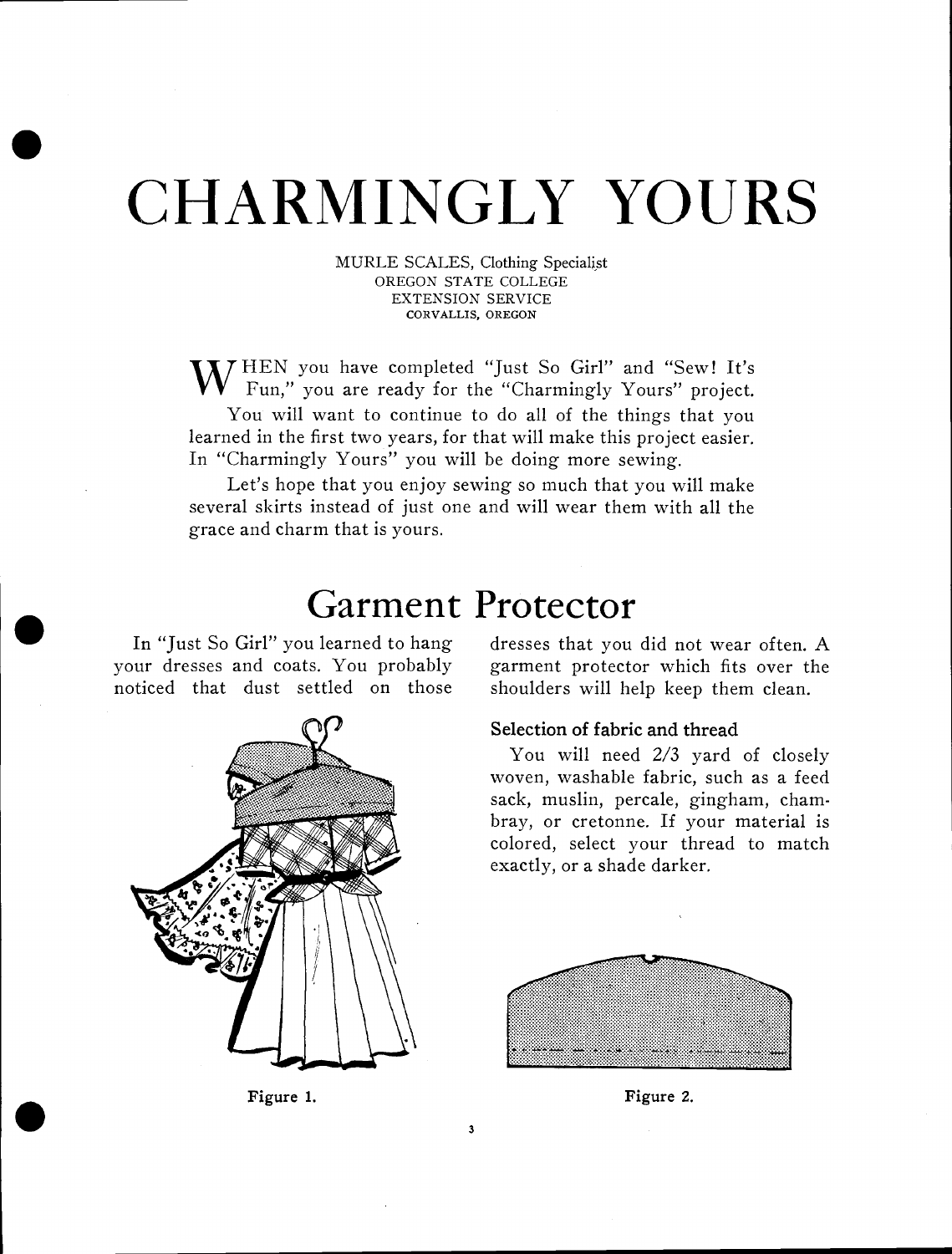#### Straighten material

Straighten the material by pulling threads and cutting along that line as you learned in "Just So Girl." You may draw a thread and cut so that you have a piece 22 inches along the selvedge edge.



Figure 3.

#### Make a pattern

ake a pattern<br>Use a wooden hanger. Draw a paper<br>ttern the shape of the hanger. plus pattern the shape of the hanger, plus





 $2\frac{1}{2}$  inches on each end and 11 inches down from the center. (This includes  $\frac{1}{2}$ -inch seam on the sides and top.)



Fold the paper pattern in the center and correct it as needed to make both sides exactly the same. (Keep this pattern, for you may wish to make  $P$  A T T E R  $\kappa$ . Some protectors for Figure 5. Christmas presents.)

#### Cut out the protector

Fold the 22.inch length of the material in half with the two right sides together. Place the paper pattern so that the bottom edge is on the crosswise thread of the fabric.

Place pattern so that you cut off the selvedge as you cut out the pattern.



Figure 6.

#### Make the protector

Fold the protector together as you did the pattern in Figure 5 to find the center. Make a crease with your fingernail for about an inch down at the top. and the pattern in Figure 5 to find the center. Make a crease with your finger-<br>Figure 4. and if or about an inch down at the top.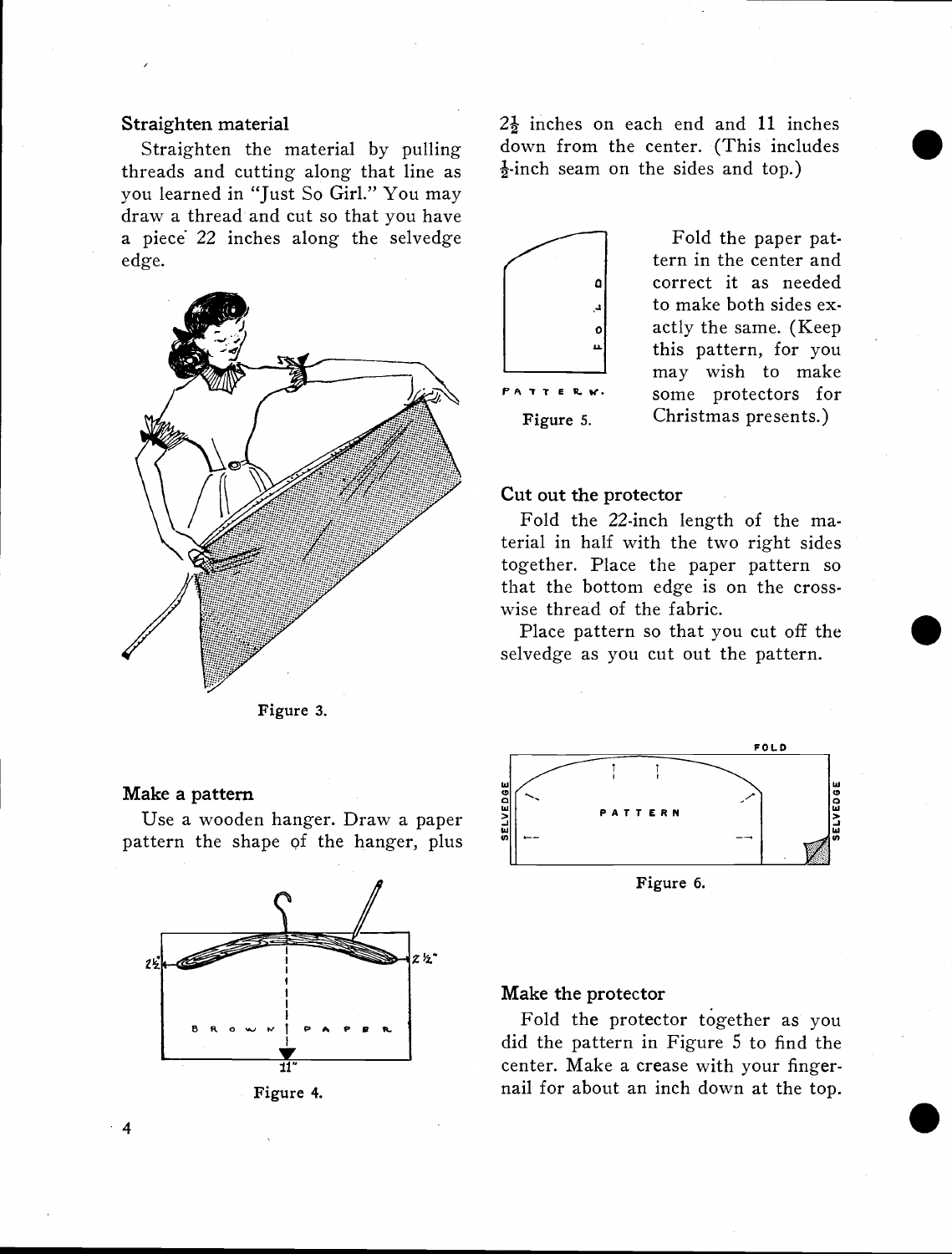Separate the two pieces of the protector and baste down each one the length of the crease. This will mark the center. See Figure 7.



Figure 7.

Now stitch for about  $\frac{1}{2}$  to  $\frac{3}{4}$  inch on each side of center basting exactly on the  $\frac{1}{2}$ -inch seam allowance. Do this for each piece. Clip threads. Refer to Figure 8. This is re-inforcement for the opening of the protector.



Figure 8.

Pin the two pieces of the protector together taking tiny bites (with the pins) exactly on the seam allowance.

 $\bullet$  . The contract of  $\bullet$ 

Measure  $\frac{1}{4}$  inch on each side of the center basting and place pins as in Figure 9.



Start stitching about an inch from the center basting and stitch to the pin placed  $\frac{1}{4}$  inch from the center. Figure 10. Turn the fabric and stitch in the opposite direction around the top and side of the protector. Back stitch at the bottom. Clip all threads. It is not necessary to tie threads.



Figure 10.

Repeat this process on the other half of the protector. When you have finished this you have the two parts of the protector together.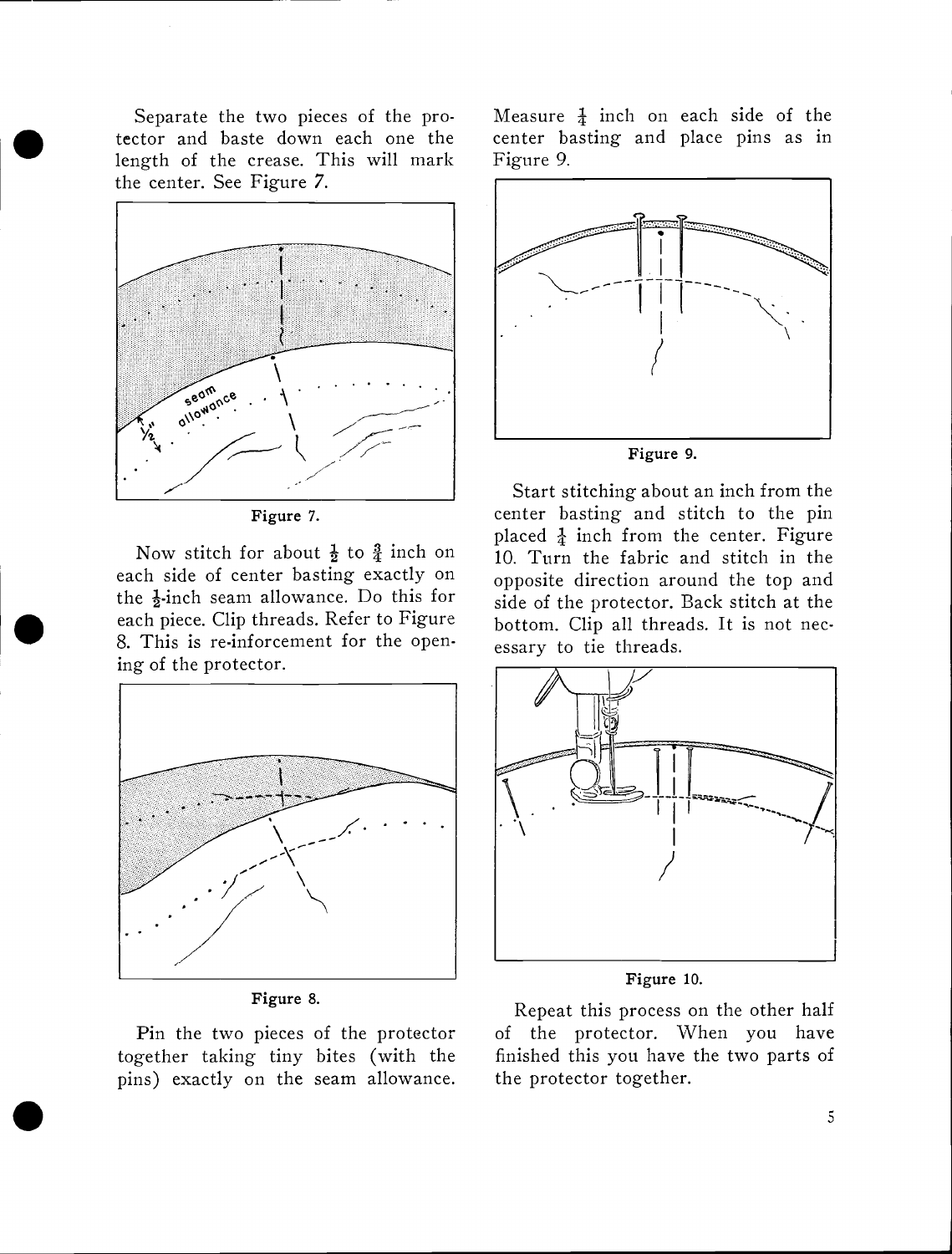#### Press the seams

Press the seams in the same position as they were stitched. This will smooth out any drawing which may be caused by the stitching.

Next, press the seams open by pressing one seam back on the protector. Use the same method you did for pressing the seams of the sash for the drawstring apron. (Refer to the "Sew! It's Fun" bulletin.) Clip off part of the seam allowance at the corners so that you can turn them smoothly. Figure 11.



Figure 11.





Turn up the  $\frac{1}{4}$ -inch and then a 1-inch hem. Baste and machine stitch. See Figure 12. Tie threads. If you have forgotten how to do this, refer to hemming the drawstring apron in the "Sew! It's Fun" bulletin.

#### Blanket stitch around hook opening

Make very close blanket stitches around the opening at the top.



Figure 13.

#### Press

Now the protector is ready to go over your best dress to protect it from the dust. You may like it so much that you will make several. Why not choose a definite color for your clothes closet one that will harmonize with your room? Then make all of your clothes closet accessories to match.

Score card for garment protector.

- 1. Is it cut straight? ............
- 2. Is the stitching straight?
- 3. Was the fabric a wise choice?
- 4. Is the opening for the hook neat and well done?
- 5. How can you improve the next one you make? ............

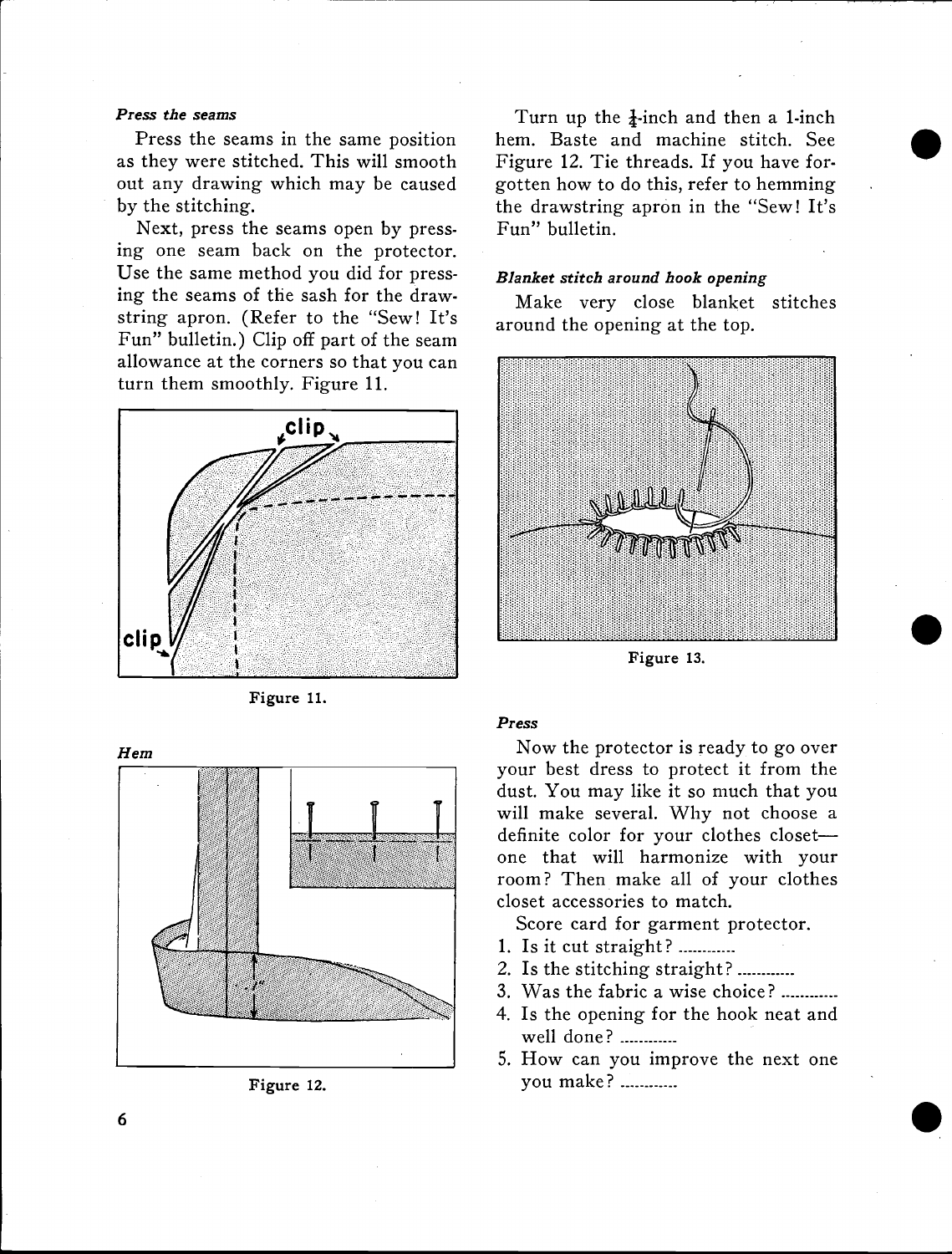# Care of the Hair



Figure 14.

### For lovely shining hair:

 $\blacktriangleright$  Eat the right food. Eat fresh fruits and vegetables and whole grain cereals, and drink plenty of milk. Avoid so much candy and rich desserts. You have inherited the color and texture of your hair, but the appearance depends largely on your health and the care you give your hair.

 $\blacktriangleright$  Get plenty of sleep-at least eight hours a day.



Get plenty of exercise out in the open.

Play games at school or have a nice brisk walk during the day.



Brush and brush and brush your hair. Try brushing your hair for three minutes a day. Do this for three weeks. Then see how much prettier your hair is. You will never want to give up this good habit.

It is even better if you hang your head down while brushing. Be sure to brush through the hair from the scalp to the ends of the hair rather than just on top.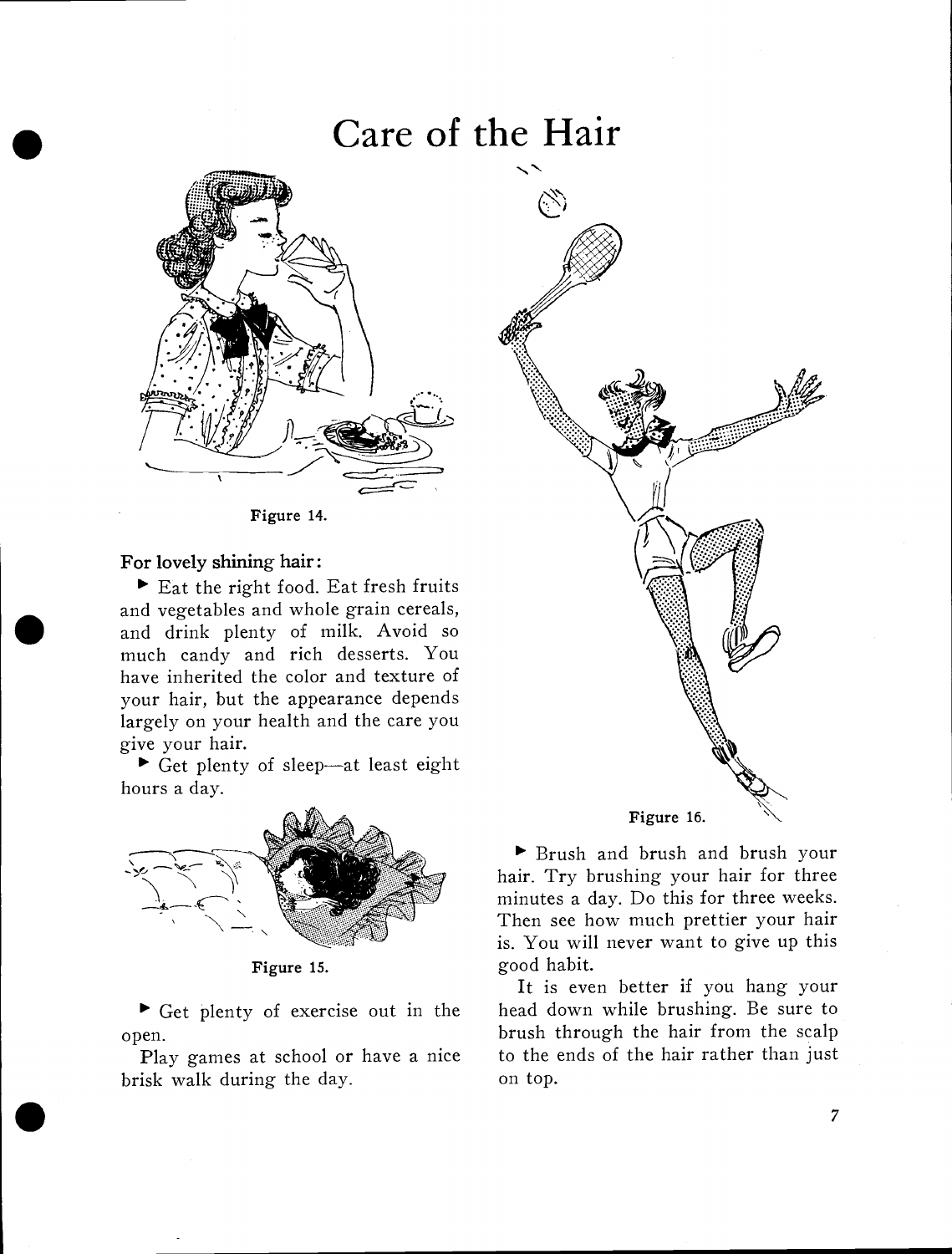

Shampoo the hair as often as needed to keep it clean and fresh smelling. Once a week is about right for most girls. Don't let it get so dirty before you shampoo it that it's stringy and greasy looking.

#### How to shampoo

Brush the hair thoroughly before starting the shampoo, to remove dust and to loosen the dry skin and dandruff. It also helps to prevent so many tangles.

 $\blacktriangleright$  Wet the hair thoroughly and apply the shampoo. (Never rub a bar of soap directly on the hair.) You may make



Figure 18.

up a shampoo mixture by dissolving 1/3 cup of soap in one quart warm water. Shave the soap, add the water, and heat until the soap is dissolved. This may be kept for future use. Work up a good lather.

Massage the scalp. Gently, but firmly, work suds into the hair and scalp



using the cushions of the fingertips. Do not use the fingernails. Go over the entire head. Rinse well.

Repeat soaping and rinsing. Often it is wise to use three soapings. Rinse after the last soaping, rinse three or



Figure 20.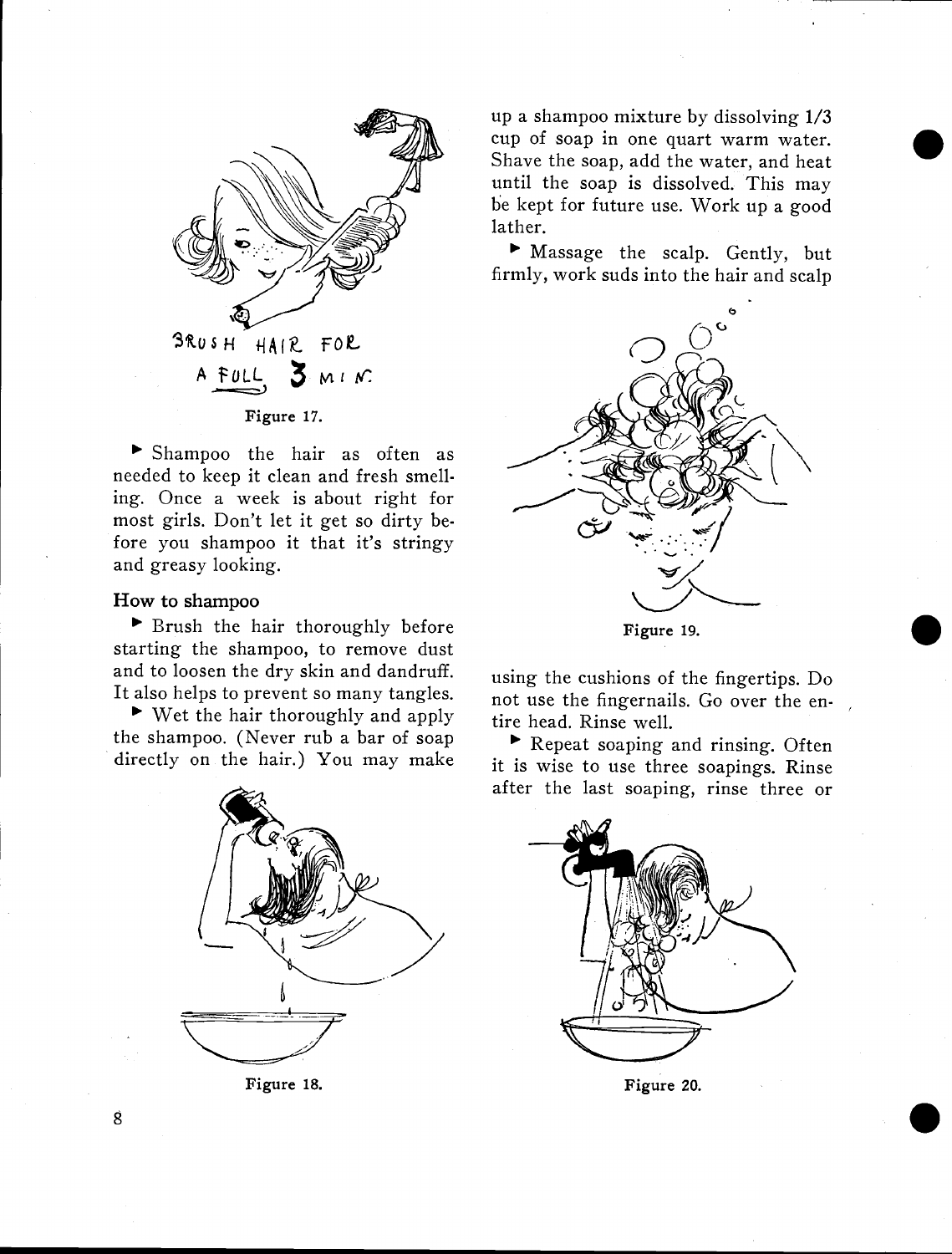gone. Your hair should squeak between brush.<br>the fingers when all the soap is removed. down t four times until every trace of soap is the fingers when all the soap is removed.

 $\blacktriangleright$  Blot the hair with a towel to help dry it. Do not rub the hair with the towel, for this causes tangles. You may carefully brush your hair until it is dry, or put it up on bobby pins if you wish to have curls.



ALWAYS—Wash your comb and<br>brush when you shampoo your hair. ALWAYS-Wash your comb and The same shampoo that you use on your hair is excellent to use in cleaning the comb and brush. Put shampoo on the brush and run comb back and forth

through bristles to clean both comb and brush. Turn the brush with bristles down to dry.

NEVER, NEVER loan or borrow a brush or comb. Consider them as personal as a toothbrush.

#### Styling the hair

Some girls look better with straight hair, and others find curled hair more



becoming. If you have a permanent, take good care of it. Brushing improves a permanent and will not take out the curl as some think. A simple hair-do is always in better taste for a teen-age girl.



Figure 22.



Figure 22. Figure 24.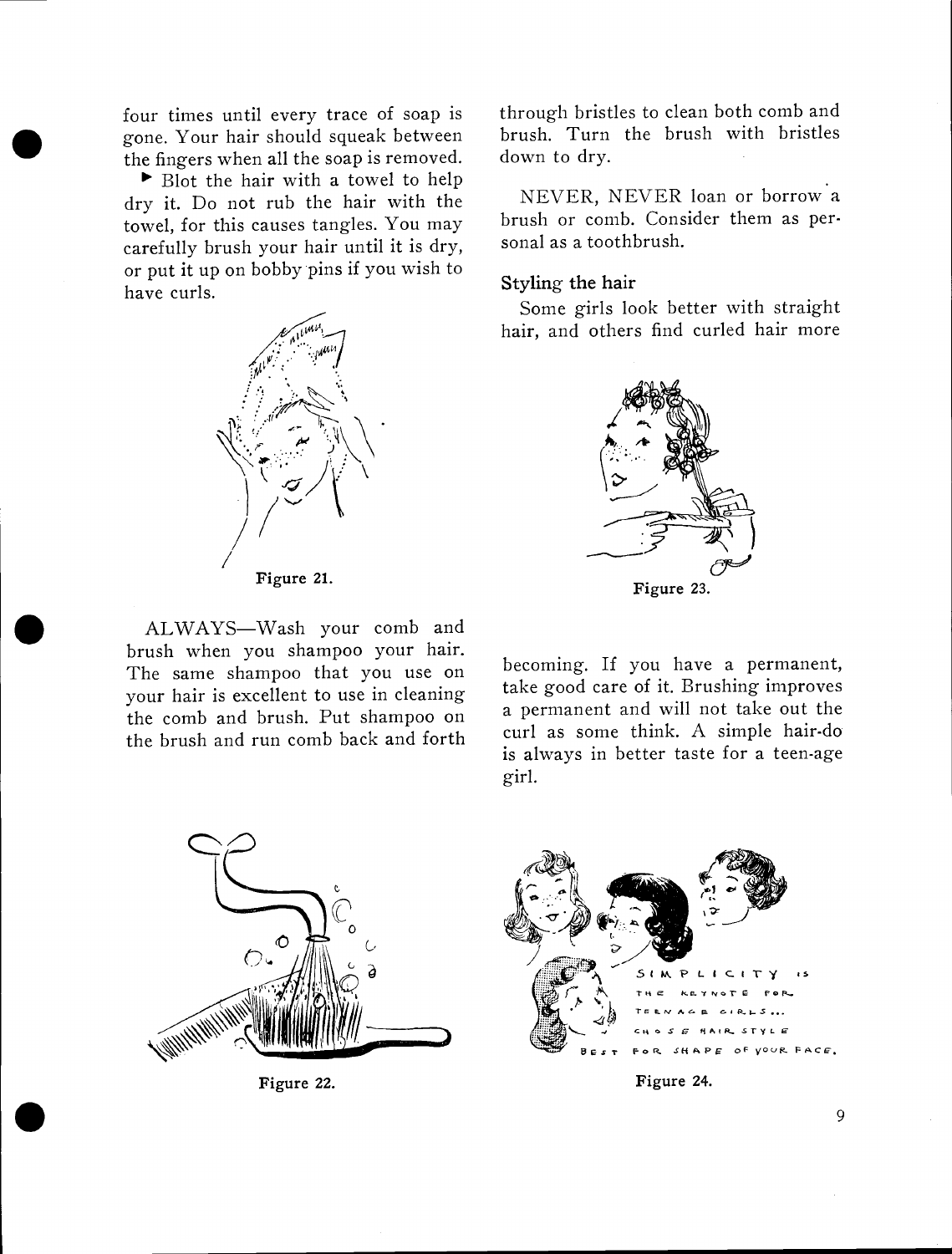# The Peasant Apron



The peasant apron is a lot of fun to make, but requires more skill than the drawstring apron. However, you now have enough experience in sewing to be able to do a good job.

#### Selection of fabric

Select your fabric very carefully just as you have done for all of your sewing. Select a good, durable fabric. Do not use organdy. Try to select a color that will blend with the dresses in your wardrobe. Do you remember about the color fastness, etc., that you studied on the label last year before selecting the

fabric for your drawstring apron. Refer to "Sew! It's Fun."

 $\bullet$ 

 $\bullet$ 

This time you will be using a trimming of a different color near the hem. There is no set rule for the width of the trimming. You do want a pleasing proportion. Do NOT have the trimming exactly the width of the finished hem. The uneven proportion is much more pleasing. Also avoid having a very narrow hem.

The chart is only a suggestion. You may wish a longer or shorter apron and the sash a different length. In that case you may need to make the trimming and hem on the apron a different width from that shown on the chart. The sash and pocket may be made of either the same fabric as the body of the apron or of the trimming.

The pocket may be a different size and shape than the one illustrated. Review the chapter on the drawstring apron in the "Sew! It's Fun" bulletin. This will help you in measuring for the apron.

#### Make the apron

The layout here is only a guide for you in cutting out your apron. Yours will vary according to the size apron that you make.



Figure 26.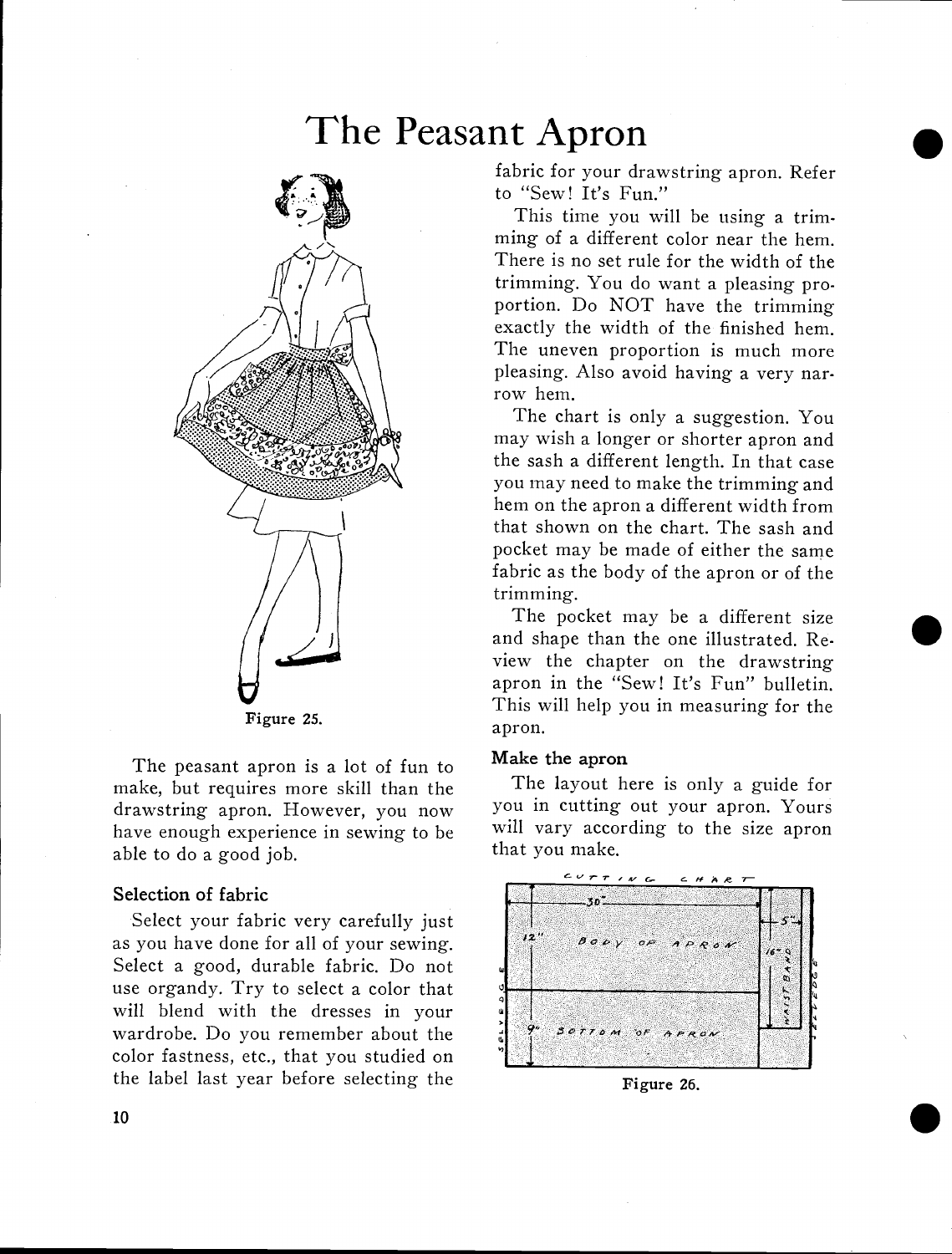

Figure 27.

So that your apron will hang evenly, fold the body of the apron down the center with the selvedge edges together. Measure down 1 inch from the top center front and cut a triangleshaped piece tip the selvedge sides. See the figure below.



Figure 28.

Sew the trimming to the body of the apron. Place the two wrong sides together and make  $\frac{1}{4}$ -inch seams on the right side.



Press. Turn to the wrong side and make a seam inclosing the seam. This is a French seam.

 $\bullet$  such a set  $\bullet$ 



Figure 30.

Sew the bottom or hem of the apron to the trim piece. This time, put the two right sides together and make a plain seam on wrong side.



Figure 31.

Press the seam down on the hem.  $\blacktriangleright$  Turn up  $\frac{1}{4}$ -inch seam on the bottom of the hem. Refer to Figure 32. Baste.



Figure 32.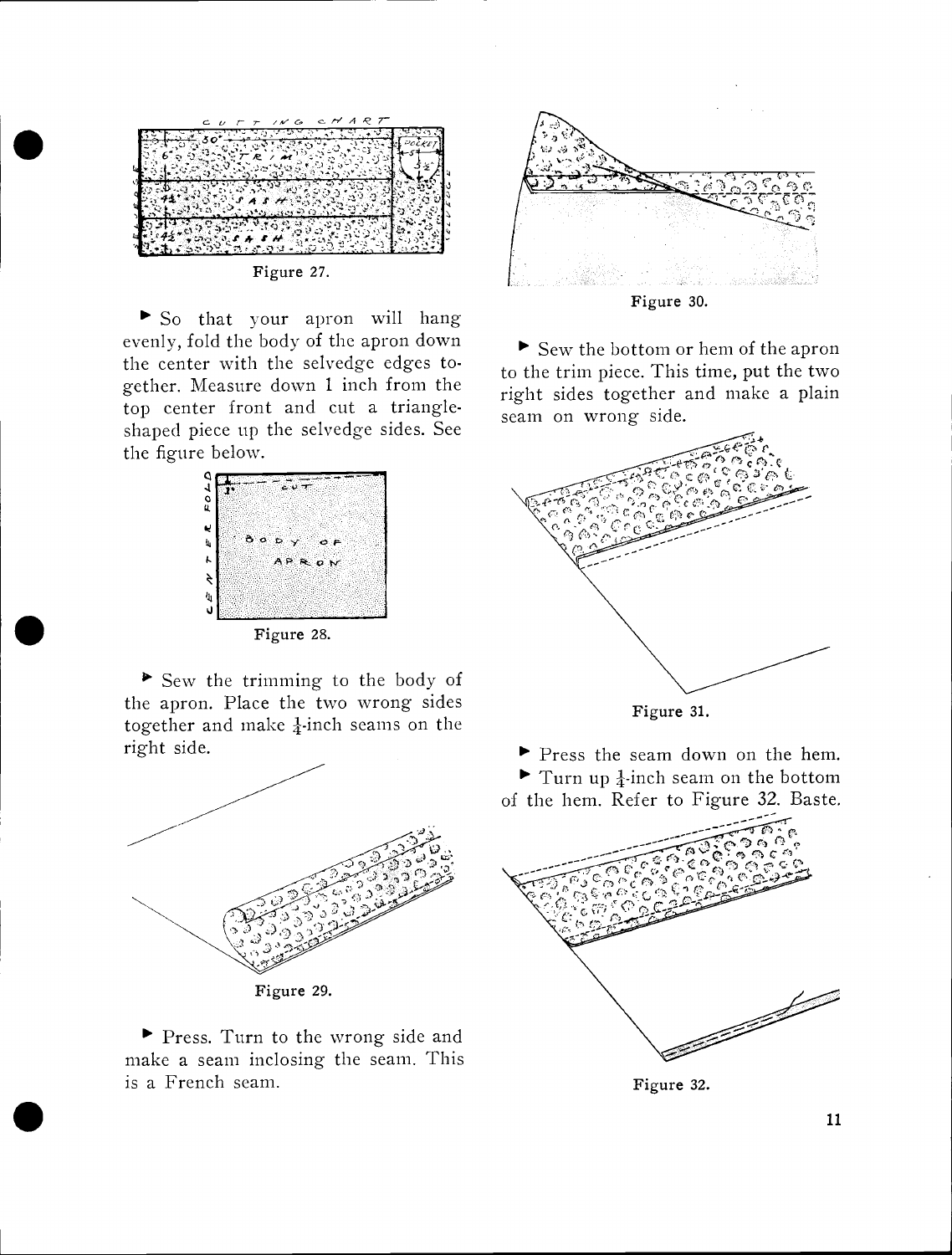Turn the hem back on the right side so that it comes slightly above the seam of the trim.



 $\triangleright$  Stitch across the corner as shown in Figure 34.





 $\blacktriangleright$  Hem the sides of the apron with  $\frac{1}{4}$ -inch seams just as you did for the drawstring apron.

Turn the hem right side out. Baste in position on the wrong side of the apron so that it covers the seam of the trim.

Then turn the apron to the right side and top-stitch on the very edge of the trim piece. This will at the same time stitch the hem in place.



 $\bullet$ 

NOTE: You may prefer to hem the entire side of the apron with a  $\frac{1}{4}$ -inch hem. In that case, turn up the bottom hem and stitch. Whip or stitch the openings at each end of the hem to close

Fold the apron and locate the center. Place a pin to mark the center front and then locate a spot on each side dividing the apron into fourths.

them.



Figure 36.

Make two rows of machine stitch ing  $\frac{1}{4}$  inch apart for gathering.



Figure 37.

Make one row on the seam line which is  $\frac{1}{2}$  inch from the top of the apron and the other  $\frac{1}{4}$  inch above this. Pull bobbin threads of both rows of stitches at one time to pull up gathers. Regulate gathers.

 $\bullet$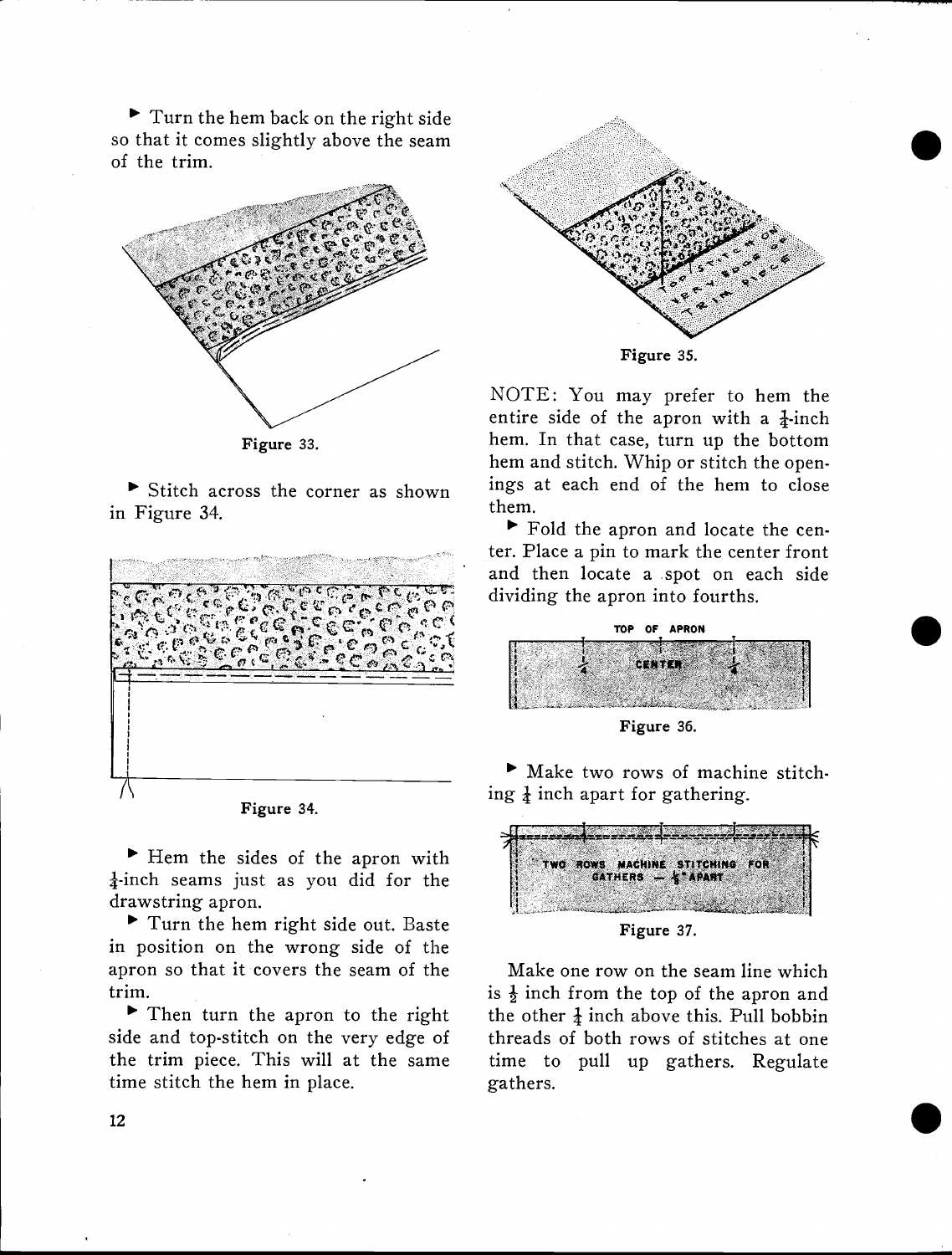

Figure 38.

#### Sash

ii

 $\blacktriangleright$  Make a  $\frac{1}{4}$ -inch hem all along the three sides of the sash. Miter the corners as you did for the pot holder. Refer to "Sew! It's Fun." Whip the V folds of the miter together.

| SASH  & " HEM ON 3 SIDES |  |            |  |  |
|--------------------------|--|------------|--|--|
|                          |  | Figure 39. |  |  |

 $\blacktriangleright$  Make two rows of machine gathers at the unhemmed end of the sash. Pull up gathers on sash.



#### Waist band

Turn the waist band down  $\frac{1}{2}$  inch on three sides (the two short ends and one long side). Baste. Locate the center of the band and use pins to mark the center. Also  $\frac{1}{4}$  divisions. Do this as you did in Figure 36.

Baste the sash to the end of the waist band as shown in Figure 41. Do not let any of the sash extend past center fold line. Place the waist band with the right side next to the wrong side of

the apron, matching the center markings on the apron with that of the center marking of the band and the two  $\frac{1}{4}$  divisions. Pull up gathers in apron and regulate. Pin, baste, and stitch.



Turn the band and sash to the right side and baste. Stitch on the right side. Also stitch on the fold line to reinforce it.



Figure 42.

Make the pocket and sew it on as you did for the drawstring apron, except curve the pocket at the bottom as shown here. Remember to reinforce the corners at the top of the pocket.



Figure 43.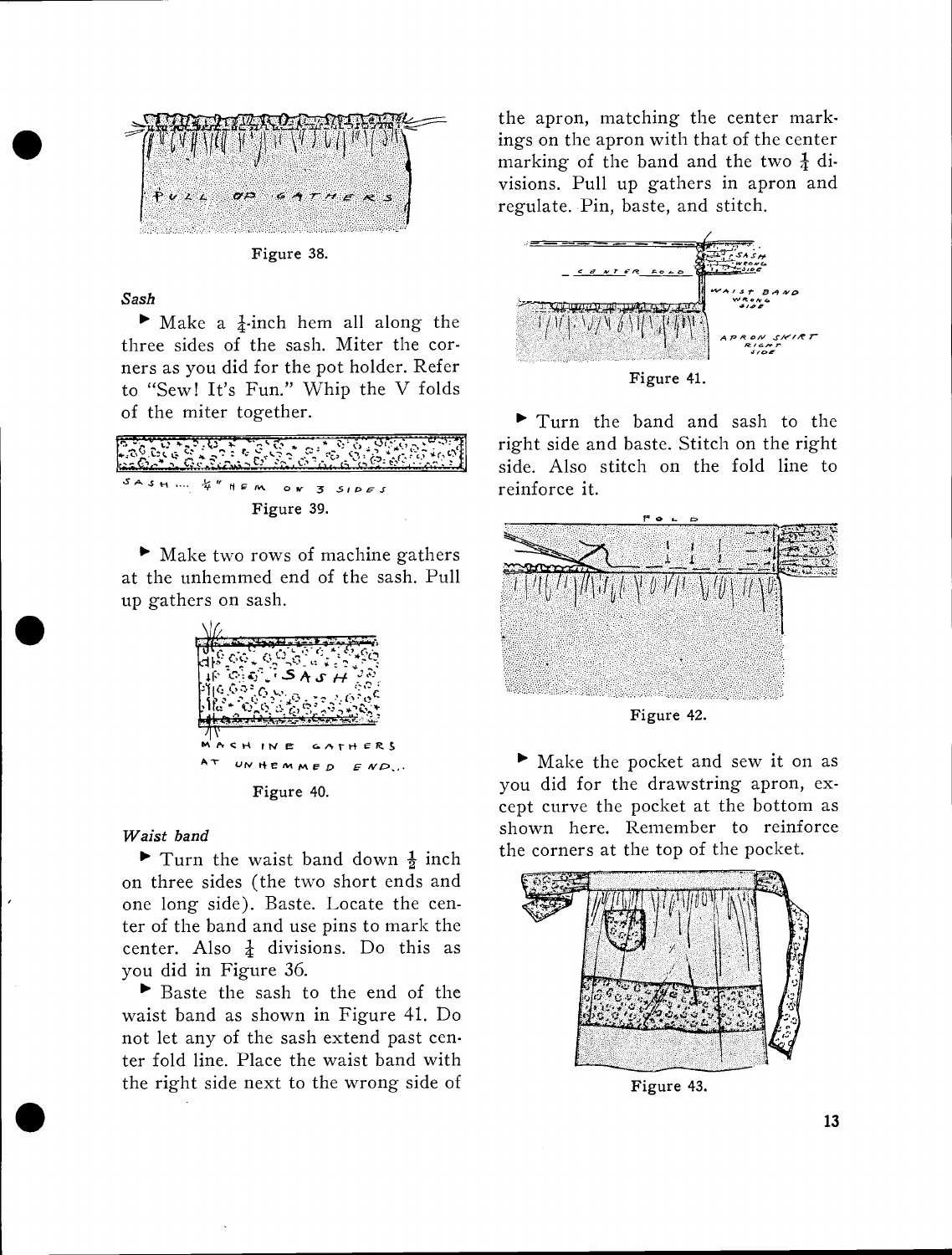# Choose Your Ankle Socks



Figure 44.

Do you need some new ankle socks to wear to school or for dress-up occasions? Why not go on a shopping trip with your mother to get these new socks. This may be one of your first projects in 4-H Clothing.

You want to make a wise purchase, so you will have to do some planning ahead of time.

First, let's consider your old socks. Are there holes in the toes, in the heels, or in both places? If your socks were



too small, this may have caused holes in the toes or heels. Maybe your feet have grown since you bought them. You may need a size larger than you thought.

Sometimes holes are worn in the heel by shoes that do not fit well. A properly fitted sock will feel good and will not be tight at the toes. They also will wear longer.

#### Size



So what size socks to buy? The chart below shows you the sizes that usually fit best. These sizes will not always hold true, because some girls' feet are wide or narrow, thin or fat. For example: a longer sock is needed for a fat, wide foot, for it takes up the length.

| Age       | Shoe                          | Size           |  |
|-----------|-------------------------------|----------------|--|
| $7-8$     | $11 - 12\frac{1}{2}$          | $7\frac{1}{2}$ |  |
| 8-9       | $13-1$                        | 8              |  |
| $9-10$    | $1\frac{1}{2} - 2\frac{1}{2}$ | 84             |  |
| 11-12     | $3-4$                         | Q              |  |
| $12 - 13$ | $4\frac{1}{2} - 5\frac{1}{2}$ | 9†             |  |
| 13-14     | $6 - 6\frac{1}{2}$            | 10             |  |
| 14-15     | $7 - 7\frac{1}{2}$            | 104            |  |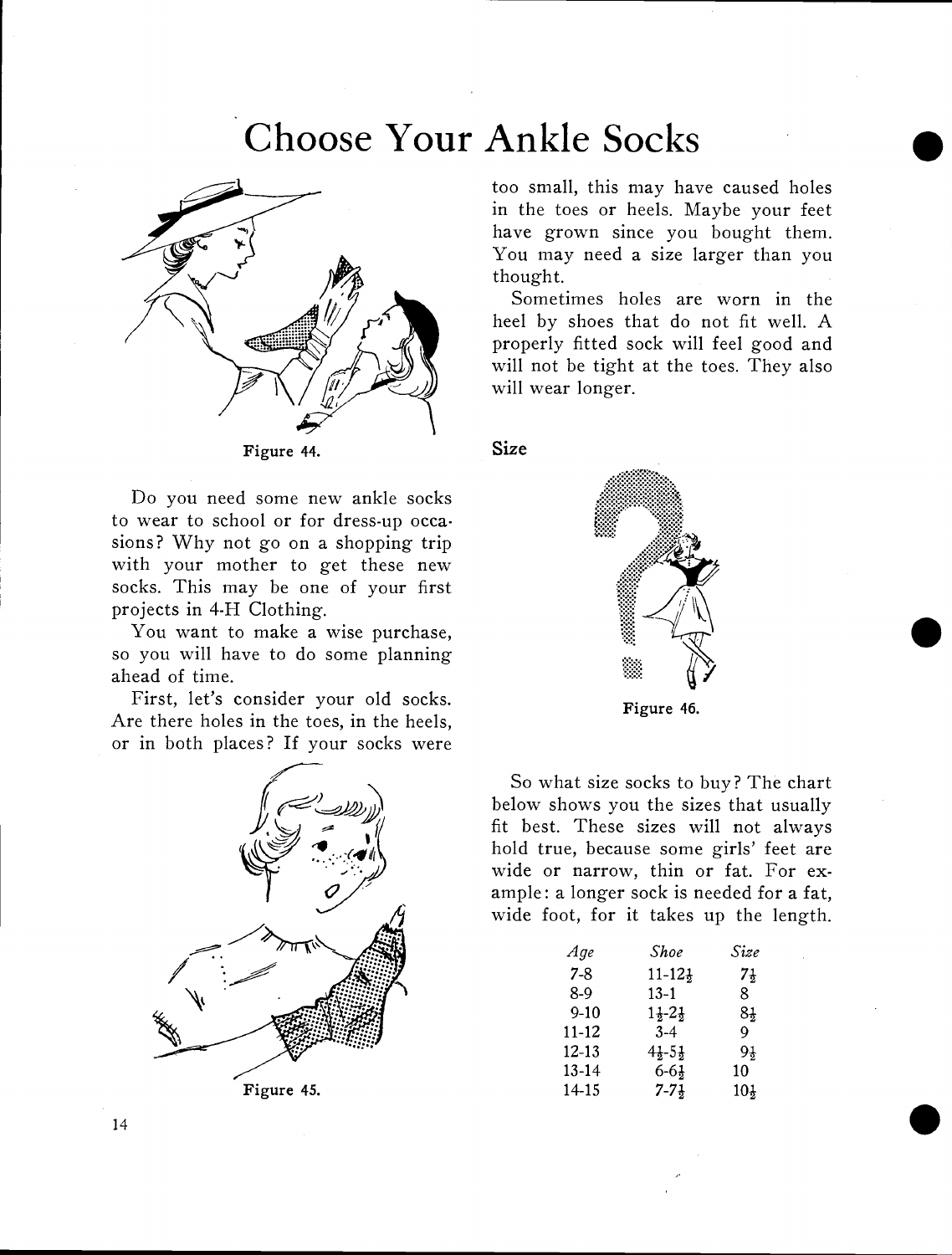### Fiber

Now that you know the size to buy, you will want to consider the kind of fiber. At the present time, socks are made of cotton, rayon, nylon, and wool fibers or a combination of these. Look for labels on socks and read them carefully. The cotton and rayon fibers are used most. If you plan to buy wool socks, be sure to see that they are the new treated type that are guaranteed against shrinkage.



Figure 47. "I didn't get treated. Now look at me less than half my former size."

### Color

After you have decided on the size and the fabric, you will wish to consider the color. What colors are your dresses and coats? Choose colors that will blend or match your dresses and coats, or else get white, which will go with any color.



Figure 49.

#### Label

 $\bullet$  United States and States and States and States and States and States and States and States and States and States and States and States and States and States and States and States and States and States and States and

The label often tells some of the things that you wish to know.

Here are some of the things that may be found on the label;



Figure 48.

 $\blacktriangleright$  The size—it may also give the size shoe with which the sock should be worn.

 $\blacktriangleright$  The fiber used in making the sock -cotton, rayon, nylon, wool, or a combination of these.

### Care of socks

Wash in mild soap suds after each wearing. Rinse well. Hang up to dry by the toe or hang over a smooth rod.



Figure 50.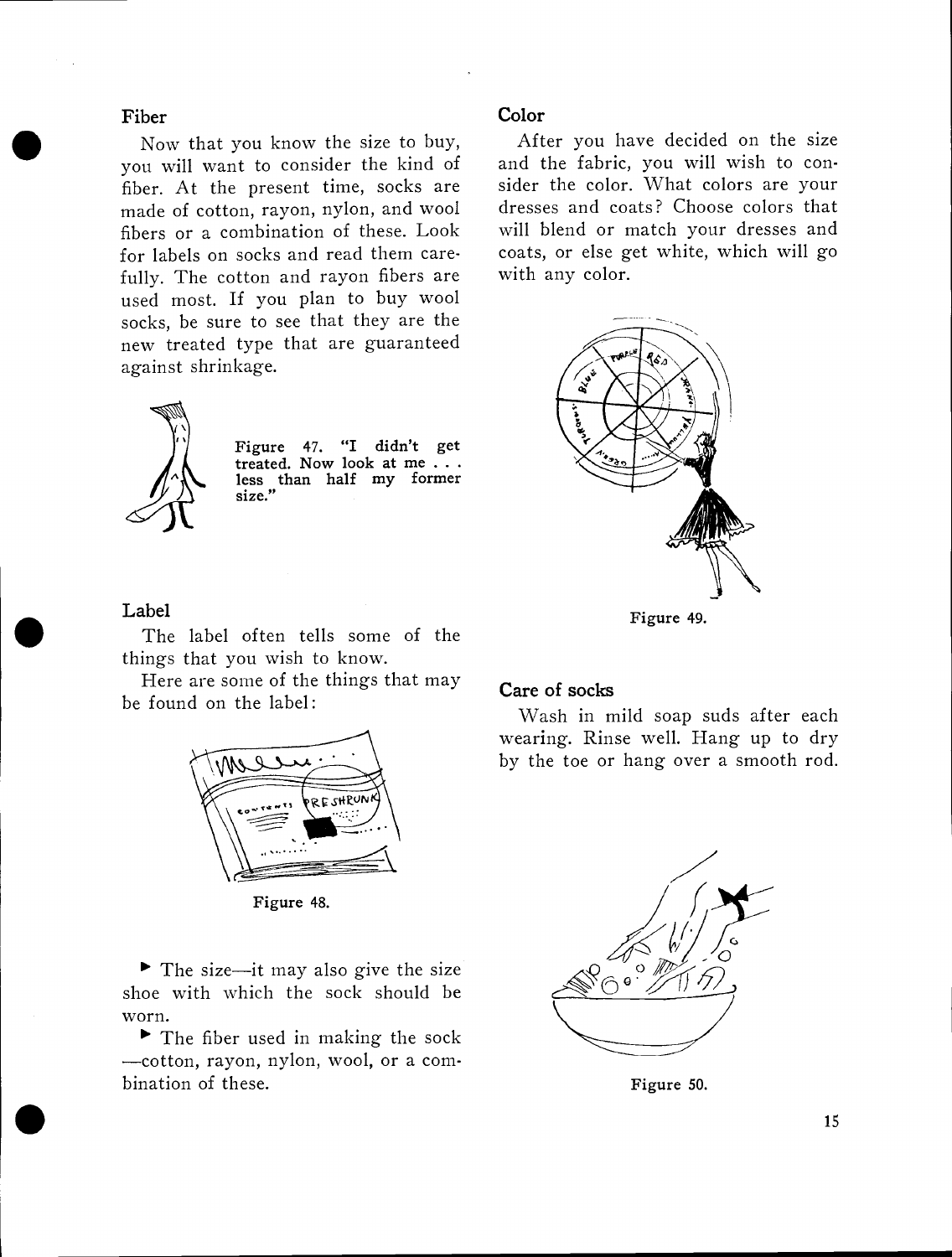# Dirndl Skirt



Figure 51.

#### Measure for yardage

A dirndl skirt is simple and easy to make. You do not need a pattern. Ask a friend or your mother to take some measurements for you. This is the same method you used in measuring for the drawstring apron. Refer to "Sew! It's Fun."

 $\blacktriangleright$  Tie a tape around your waistline.

 $\blacktriangleright$  Have your helper measure from this tape to the length of skirt you want.

Allow 4 inches for a hem. (This can be let out as you grow.) Multiply

by two for two lengths. (Since most cotton material is 36 inches wide, two lengths will give enough fullness.)

Add 5 inches for the band.

If the material is not labeled "Preshrunk," buy an extra  $\frac{1}{8}$  yard to allow for shrinkage.

Suppose your friend said your measurement from the tape around your waistline to the length of the skirt you wanted was 20 inches. Here is how you would figure your yardage:

> $20 + 4$  (hem allowance) = 24 inches  $24 \times 2$  (multiply by 2 for two lengths)  $=48$  inches  $48 + 5$  (5 inches for band) = 53 inches  $53 \div 36 = 1$  17/36 yards

Since this lacks only 1/36 inch of being a yard and a half, you will buy a yard and a half.

If the material is not preshrunk, you will need to buy an extra  $\frac{1}{8}$  of a yard to allow for shrinkage.

$$
1\frac{1}{2} + \frac{1}{8} \text{ yard} = 1 \frac{4}{8} + \frac{1}{8}
$$
  
= 1 5/8 yards of material.

#### Prepare fabric

Ask yourself these questions:

1. Is the material straight on the edges? If the clerk did not tear the piece of material, it will be necessary to draw threads to straighten the ends.

2. Is the "grain pulled out of line"? It may be necessary to pull the short sides of the material to straighten it.

3. Is it preshrunk? If not, shrink it as you learned last year. To refresh your memory, review this in "Sew! It's Fun." • Allow 4 inches for a hem. (This your memory, review this in "Sew! It's can be let out as you grow.) Multiply Fun."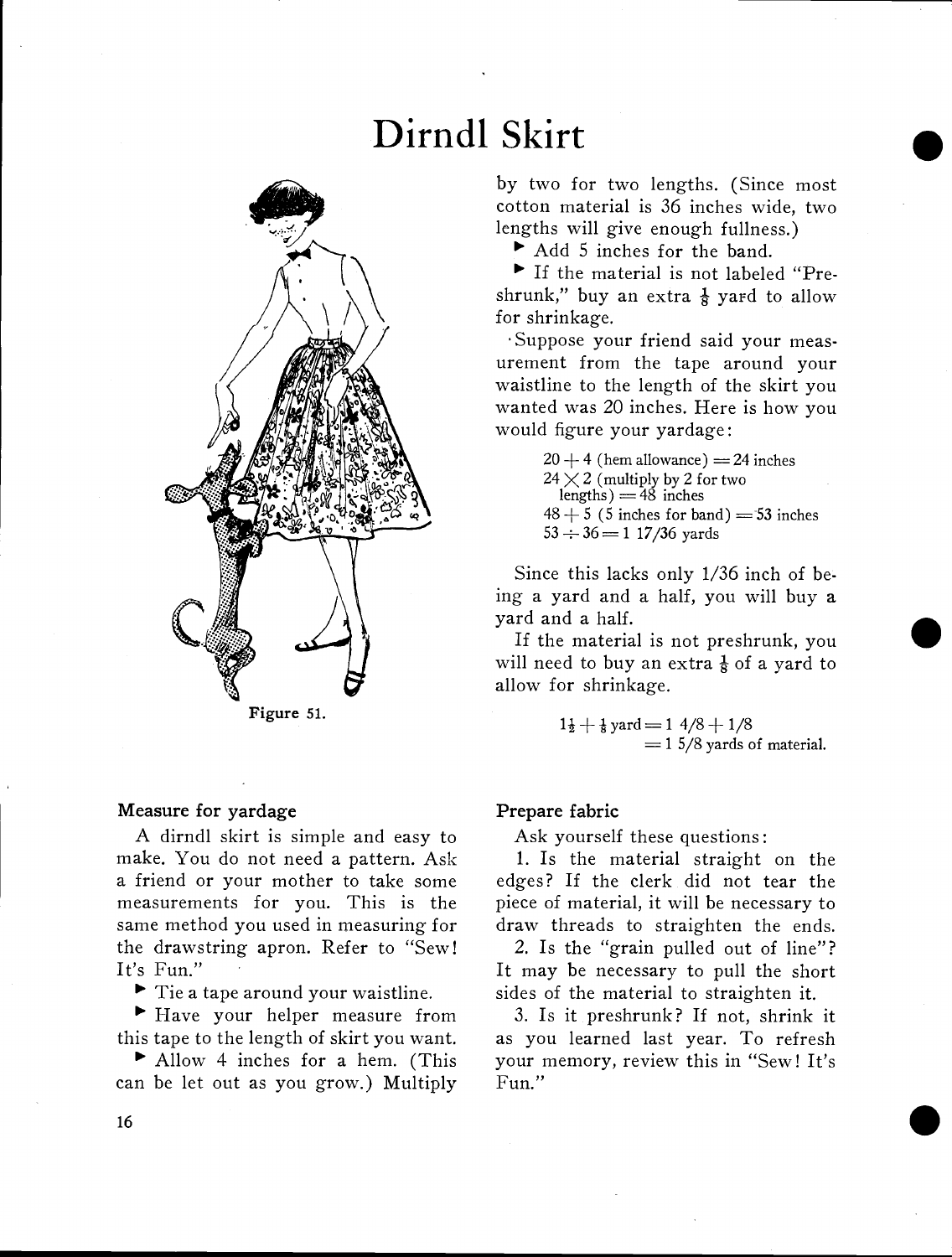#### Cut out the skirt

WARNING: Do not cut off selvedge as you did in the drawstring apron.



Along the selvedge edge measure the length of your skirt plus the hem length. Pull a thread and cut. Cut a second piece exactly this length. Next, measure down 5 inches for the waist band.



#### Make the skirt

#### Back and front

I. In the set of  $\blacksquare$ 

Solid the skirt<br>
Nark and front<br>
Mark the center back and center front of the skirt at the waist. It is easier to mark this before starting to sew. Fold the first skirt length so that



the two selvedges come together. Make a short crease on the top. Baste down along this crease line for about one inch.

Take the second skirt length and do the same thing. After you become more experienced, you may just mark this with chalk. If it takes you a long time to make the skirt, the chalk sometimes wears off.

Place the right sides of the two skirt lengths together so that the selvedges are together and the center front and center back markings are both at the top.

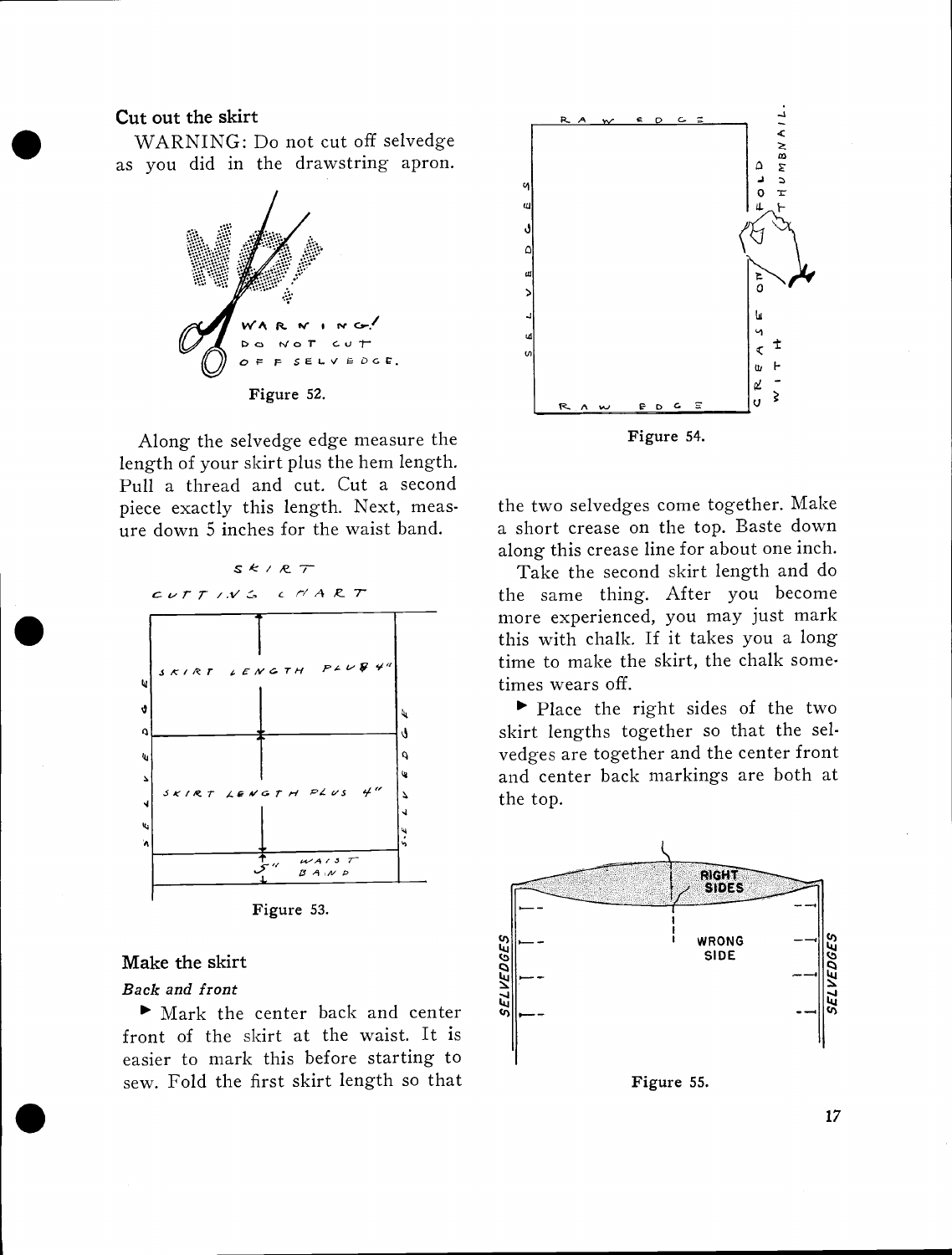$\blacktriangleright$  Pin the selvedges together at the top and bottom and in between as needed. Baste with long basting stitches allowing for 1-inch seams.

Place the adhesive seam guide 1 inch from the sewing machine needle, for you will use 1-inch seams on the sides. Refer to "Sew! It's Fun." Ask your mother to regulate the stitch so that you use 14 to 16 stitches per inch.

Start stitching from the bottom of the skirt up to the top. Clip threads you need not tie, them.

For the second seam, place a pin 6 inches from the top. Stitch up to the pin, lower the needle into the fabric, and make a turn sewing out to the sel-





vedge and then back again to the side seam. Tie threads as there will be much strain here. This is to be the placket. The side placket opening for skirts and dresses is on your left side. Remove bastings, except at the opening for the placket.

Press seams.

Placket seam--Place the skirt on the ironing board as shown in Figure 57. Press seams together to the right side of the opening. Start pressing at the bottom of the skirt and press up to the top.



 $\bullet$ 

 $\bullet$ 

.

Other side seam-This seam may be pressed open as is usually done, or pressed to one side just as the placket seam.

Put in gathering threads. It is easier, quicker, and better to put in the gathering threads by machine. Ask your mother to lengthen the machine stitch as long as possible. (For some machines it is also necessary to loosen the tension. Your mother will understand this and do it for you if necessary.) Start one row of stitching 1 inch from the edge at the placket side.



Make this row of stitching  $\frac{1}{2}$  inch down from the top edge of your skirt. It is easier to draw the thread over a small space. Therefore, when you reach the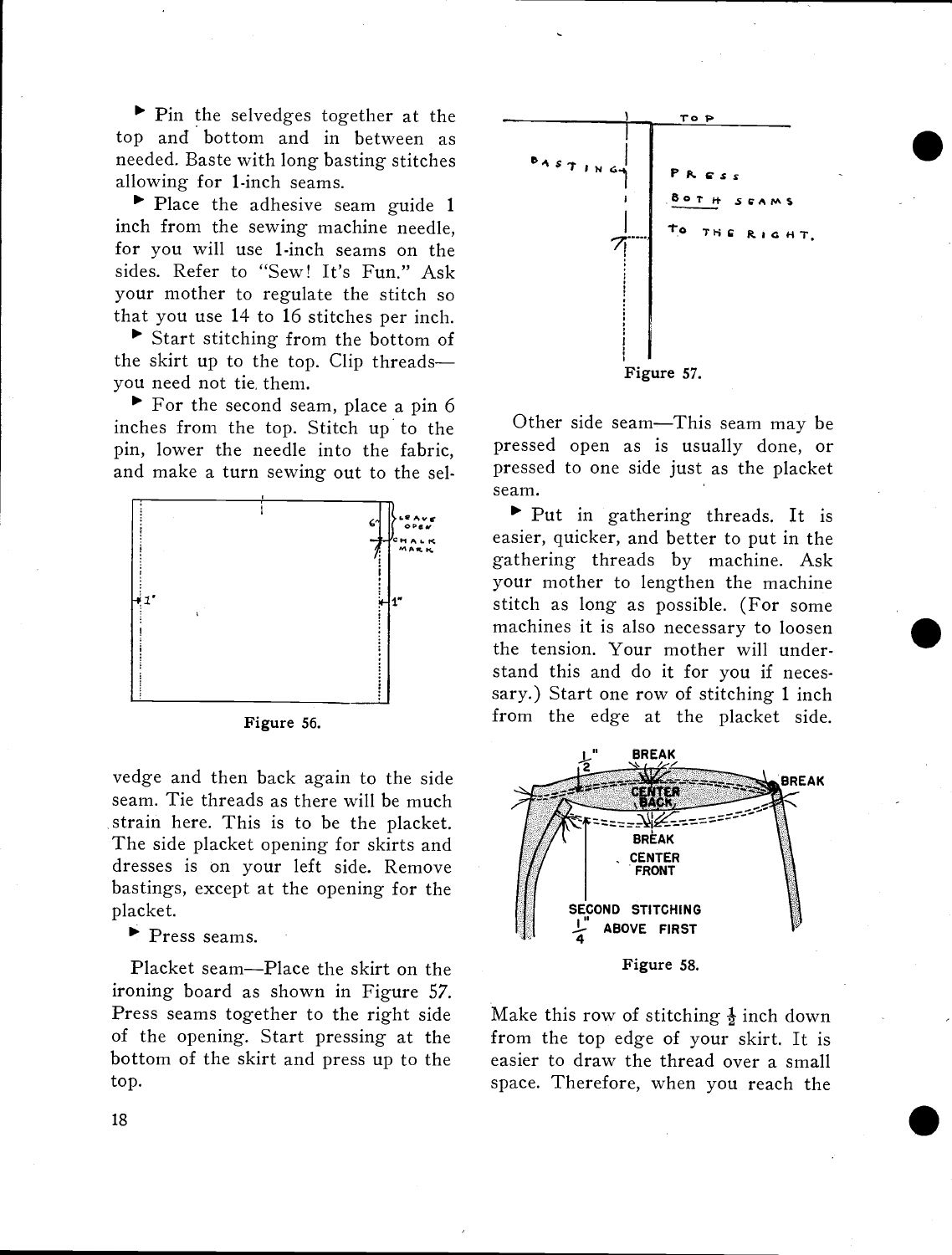thread. (Note: Be sure to leave a thread opposite about 3 inches long.) Start sewing locatio center basting, stop sewing and cut the about 3 inches long.) Start sewing again at the same spot, but do not overlap stitches. Stop and start stitching again at the other side seam and at the center basting. Stop the last stitching one inch from the edge of the other side of the placket. Now put in a second row of gathering stitches exactly like the first, except place this row  $\frac{1}{4}$  inch from the edge. This will be exactly in the middle of the space from the first row of stitching and the top edge.

#### Skirt band

 $\bullet$ 

Measure your waist line. Do not measure too snugly for the gathering and double stitching will take up some of the length. If you take a snug measure over a finger, you will be sure that it will be large enough.

The piece for your band will need to be twice as wide as you want it when finished. Most girls like one 2 inches wide. If you have a tiny waist, you may be able to wear one slightly wider. Allow  $\frac{1}{2}$ -inch seam allowance on all sides of your skirt waist band. Your skirt band will be the length of your waist plus  $\frac{1}{2}$ -inch seam on one side plus  $1\frac{1}{2}$ inches on the other end for overlap. In other words, your waist length plus 2 inches.

Measure  $1\frac{1}{2}$  inches on one end and  $\frac{1}{2}$ inch on the other. Mark with pins or bastings. Refer to Figure 60. Fold



Figure 59.

the strip so that A and B meet and C is opposite them. Crease. C will be the location of the right side seam. Then fold to locate center front D and center back E. Refer to Figures 59 and 60. Mark with pins or bastings.



Sewing on the band

1. Fold the band in the center lengthwise with the wrong sides out. Stitch



across each end with  $\frac{1}{2}$ -inch seam. Clip corners and turn the band right side out. Press.

2. Remove bastings in skirt placket.

3. Place the right side of the band against the wrong side of the apron. Pin the band to the skirt as follows:

A-to the left front side

D--to center front

C-to the right side

E-to center back

B-to the left back side.



Figure 62.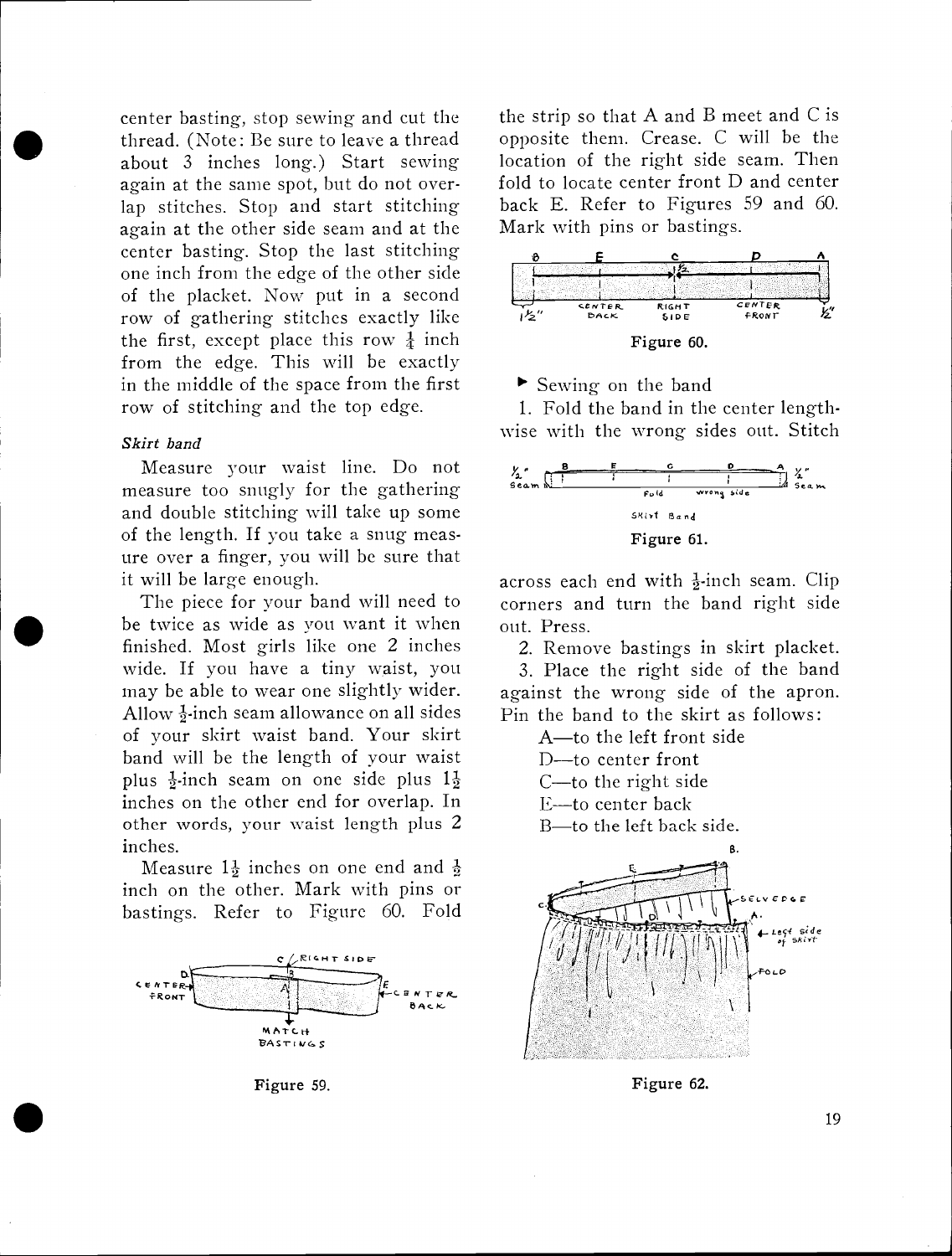Pull up gathering threads to make gathers. Pull the two bobbin threads at one time. (If you stitched the gathering threads with the right side of the material up, the bobbin thread is the one on the wrong side. If you stitched the gathering threads with the wrong side of the material up, the bobbin thread will be on the right side.) Pull the threads to take out all slack between A and D, D and C, C and E, E and B. Regulate gathers and add more pins. Baste with small stitches on the first row of stitching, then stitch on he machine.

Baste a  $\frac{1}{2}$ -inch seam on the opposite edge of the band. Fold over onto the right side of the skirt as shown and baste. Then stitch around the entire band  $\frac{1}{8}$  inch or less from the edge.



Figure 63.



Figure 64.

Hem

If the side seams have a tendency to draw, clip the selvedges every 4 inches. Clip at an angle and just through the selvedge.

Turn under  $\frac{1}{4}$  inch at the hem. Baste and stitch on the very edge. You a!-



lowed for a 4-inch hem so measure up 4 inches from the bottom of the skirt and baste. Put in with a hemming stitch. You may use the type shown here. This is almost invisible on the right side. Do not pull the thread too tightly.

You may prefer to use another type of hemming stitch. As long as the stitch holds well and does not show on the right side it is all right.

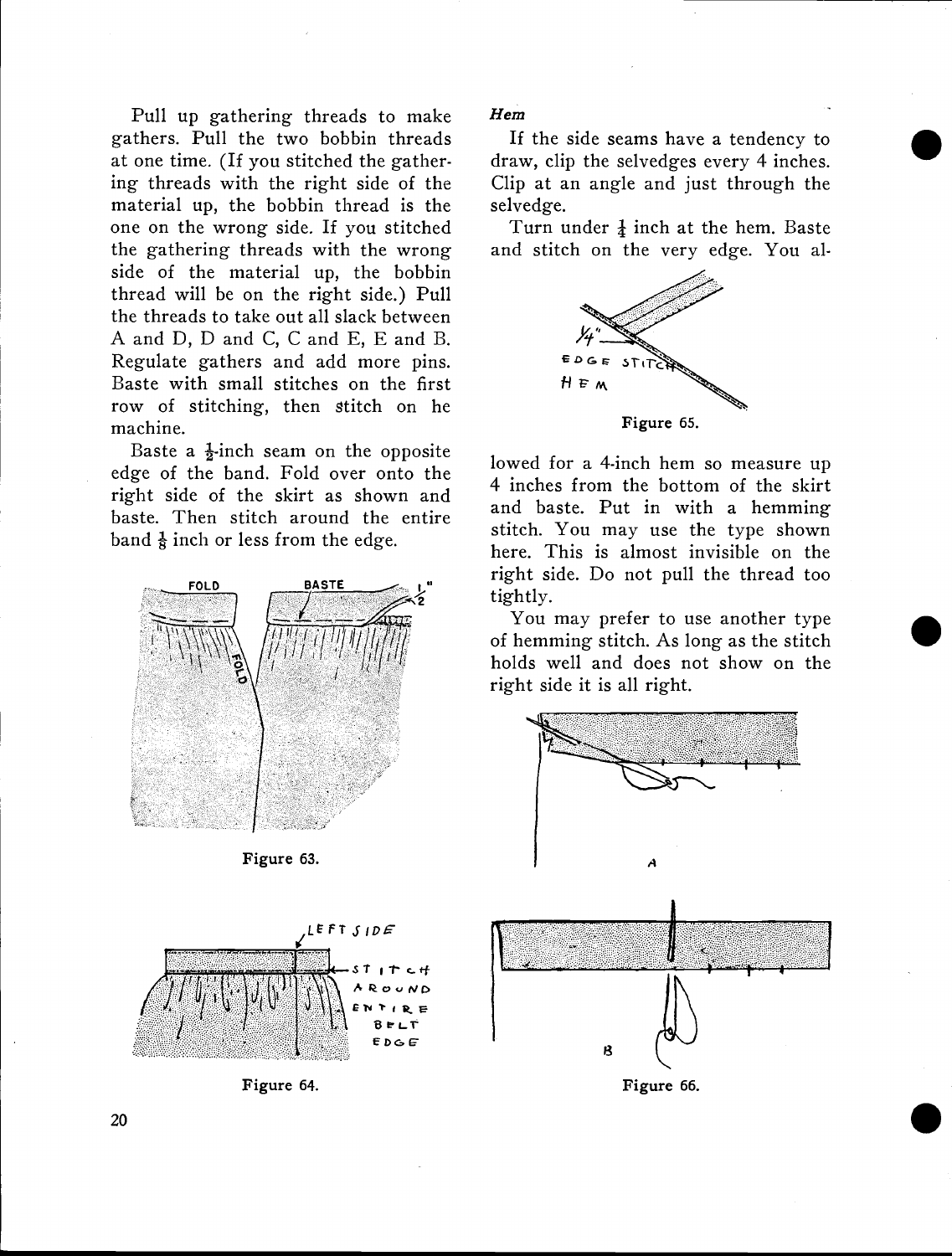In using the hemining street, make a position In using the hemming stitch, make a small knot in the thread and hide in through the folded edge of the hem for about  $\frac{1}{4}$  inch. Bring the needle out and take a very short stitch through to the right side of skirt and through the folded hem. Make the small stitch straight up and down as in Figure 66. Since this stitch is straight of the grain, it is almost invisible on the right side.

#### Sewing hooks and eyes

Sew on three hooks and eyes. Two hooks are placed near the top and bottom of the band and the third in the



Figure 67.

middle. The ends of the hooks are placed almost to the edge of the band. The eyes are placed 1 inch back from the edge.

Make three little stitches where the first hook will be placed to anchor the thread. Bring the needle to the side of the ring part of the hook as shown here. Do not bring the needle up through the ring for the first stitch. Make the three or four blanket stitches around each ring. Then make several plain stitches near the top of the hook to hold it in

 $\bullet$  . The contract of  $\bullet$ 

position. Do not break the thread between each hook, but slide the needle between the two thicknesses of fabric on to the next hook. Place the eye so that the band will lap exactly one inch and the placket is smooth and even. Sew the eyes on with the same blanket stitch.





Figure 68.

The little hump in the middle of the eye is turned up so that the hook can easily catch under it.

#### Press the skirt

DO NOT press across the top of the gathers at the band, but run the iron up to the band. In order to keep the skirt looking nice (if you do not have a skirt hanger) place a folded sheet of



Figure 69.

tissue paper over the rod of the dress hanger and pin the two pieces of tissue paper together. Pin the skirt to the tissue paper. You also may use clothes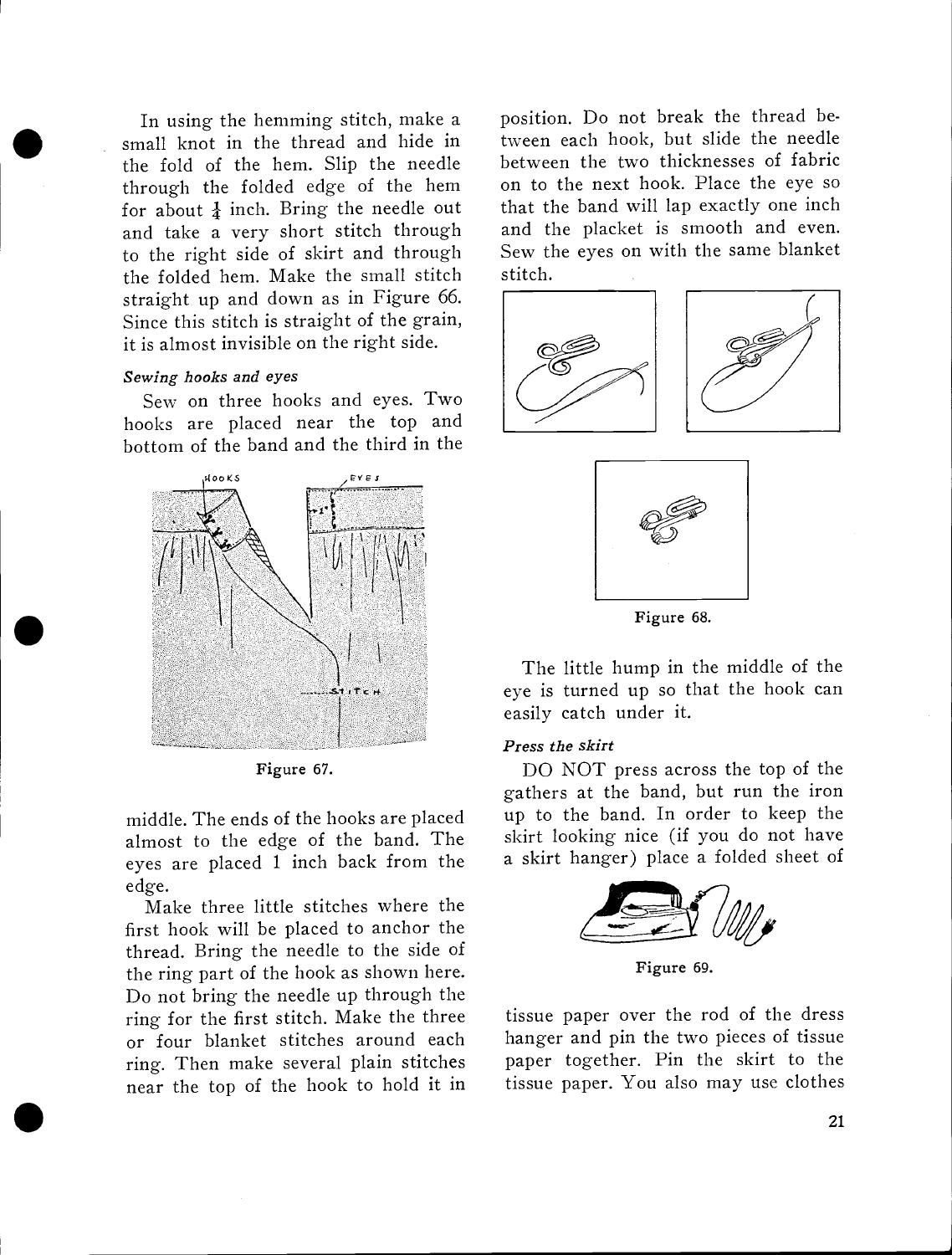pins on a hanger if you are very careful not to wrinkle the band in pinning.

NOTE: If the dirndl skirt is not the most becoming type of skirt for you, make one for someone else. That will

give you the needed practice or, if you prefer, your mother or leader may show you how to use a pattern and make a different type of skirt-one that is more becoming.

 $\bullet$ 

 $\bullet$ 

# Service to Others

What are you going to do for others this year? You may want to do some of the same things that you did in the "Just So Girl" and the "Sew! It's Fun" projects, but you also will wish to do others.

### Picnic for small children

Maybe you would like to plan a simple picnic for some little sisters and brothers.

#### Care for small children

You might like to take care of the children while their mothers are attending the Home Extension Unit. You will need to plan some games to entertain the children.

#### Visit the sick

A visit to a sick friend and something planned to keep her occupied and happy is another project you may enjoy. Maybe your club will want to collect magazines and take them to a hospital.

#### Courtesy to others

Doing for others might be such a simple thing as practicing special courtesies for your girl friends and older women. Do you always help your girl friends, Mother, and her friends in put-

ting on their coats or jackets? This is a courtesy that every girl and woman appreciates, especially if the coat is held so that she can put it on easily. Have you ever been embarrassed because you couldn't find the sleeve when someone held your coat for you? The difficulty really wasn't your fault, but the fault of the one who held your coat. You certainly do not want to cause your friends this embarrassment.

Your guest can slip easily into her coat if you hold it on both sides of the neckline at a level just about two inches below her shoulder blades. Why not practice it at every opportunity? Others will be charmed by your thoughtfulness.

#### Style revue

Would you like to have a style revue for your mothers and friends? You can model your peasant apron and your skirt. Maybe one of your club members can write a little skit for the style revue and work in interesting facts about the year's work. It will be nice to have special music and then to have very soft piano or record music while you model.

You will need to make the usual arrangements for flowers and refreshments, etc., as you did when you held the first entertainment for your mothers during the "Just So Girl" project.